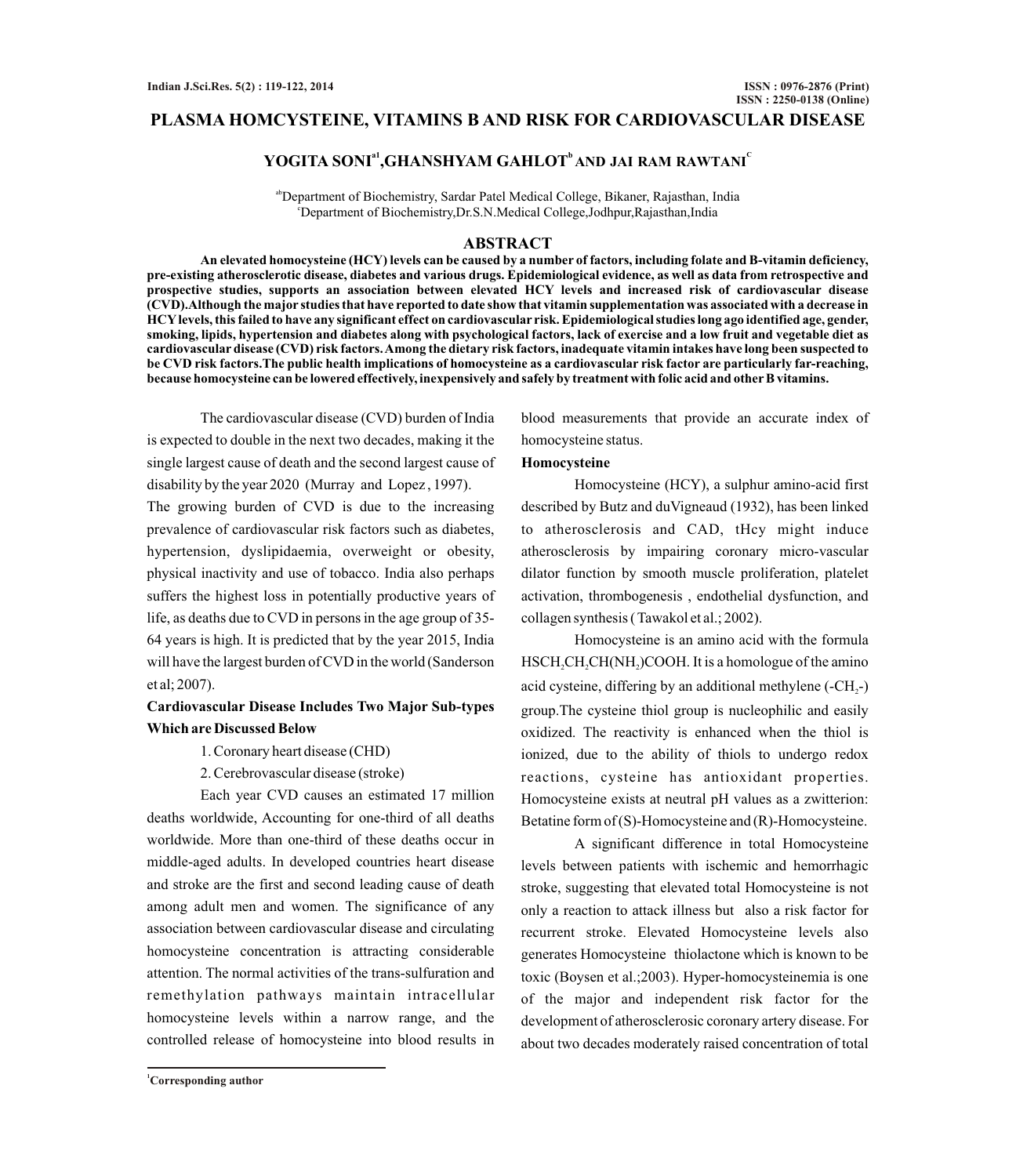homocysteine has been correlated with an increased risk of atherothrombotic vascular events. The process of identifying homocysteine as a possible risk factor for vascular disease already started in 1964.The accumulation of homocysteine in blood, and consequently in urine leading to homocysteinuria, was due to deficiency of the enzyme cystathionine beta-synthase. Mechanism by which total homocysteine may cause vascular disease include propensity for thrombosis, impaired thrombolysis, increased production of hydrogen peroxide (Ueland and Refsum 2000).

### **Metabolism of Homocysteine**

HCY is a sulphur-containing amino acid in the body produced by conversion of methionine, an essential amino acid present in foods regularly consumed within the diet. However,to understand the potential relevance of HCY to CVD, it is important first briefly to review pathways involved in HCY metabolism (Selhub 1999). Some of these studies reported a statistically significant positive association between elevated HCY and coronary heart disease (CHD) and stroke. In contrast, other studies failed to demonstrate a significant association between plasma HCY and CHD. Homocysteine is not obtained from the diet. Instead, it is biosynthesized from methionine via a multistep process (Champe et al.; 2008). First, methionine receives an adenosine group from ATP, a reaction catalyzed by S-adenosyl-methionine synthetase, to give S-adenosyl methionine (SAM). SAM then transfers the methyl group to

an acceptor molecule, (i.e,nor-epinephrine as an acceptor during epinephrine synthesis, DNA methyl-transferase as an intermediate acceptor in the process of DNA methylation). The adenosine is then hydrolyzed to yield Lhomocysteine. L-Homocysteine has two primary fates: conversion via tetra-hydrofolate (THF) back into Lmethionine or conversion to L-cysteine (figure - 1).

The American Heart Association released an advisory statement classifying total homocysteine plasma concentrations as follows: 5-15 ìmol/L homocysteine as normal, 16-30 ìmol/L homocysteine as moderate, 31-100 ìmol/L homocysteine as inter mediately elevated and total Homocysteine levels above 100 ìmol/Las severely elevated concentrations. Hyper-homocysteinemia is defined as total Homocysteine concentration elevated above 15 micro mol/L. Hyper-homocysteinemia has been strongly associated with the pathogenesis of coronary vascular disease and correspondingly has been identified as a contributing factor in four main disease mechanisms including thrombosis, vascular oxidative stress, apoptosis and cellular proliferation.

Homocysteine appears to alter the anticoagulant properties of endothelial cells to a pro-coagulant phenotype. Mildly increased homocysteine causes dysfunction of the vascular endothelium Multiple prospective and case control studies suggested that a moderately elevated homocysteine concentration is an independent risk factor for atherothrombotic vascular disease. Homocystine



**Figure 1 : Metabolism of Homocysteine**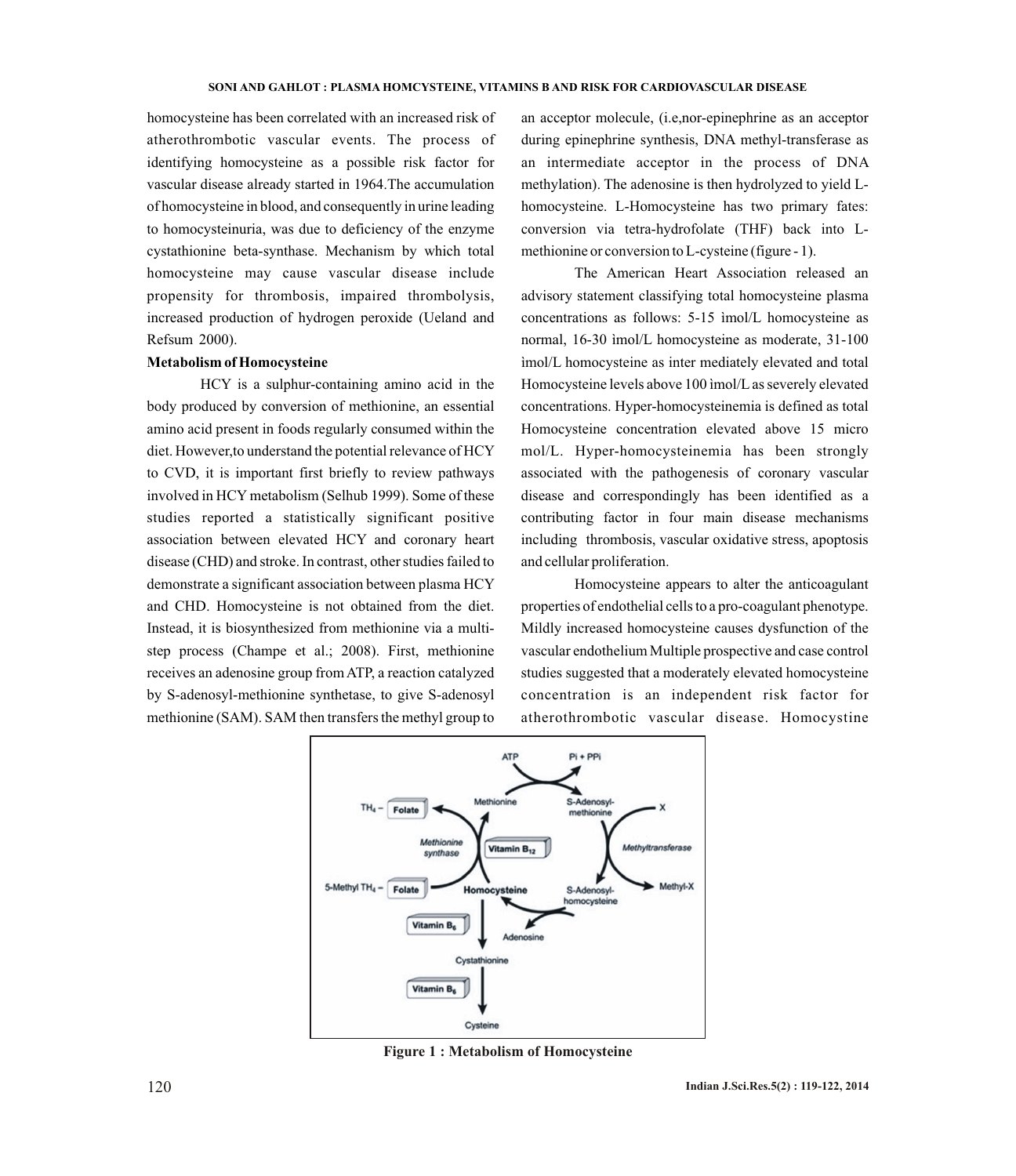concentrations are consistently higher in patients with peripheral, cerebrovascular and coronary artery disease than in those without such disease. Elevated plasma total Homocysteine levels have been positively associated with ischemic stroke risk.

Homocysteine may induce cardiac remodeling in which the elastin/collagen ratio is reduced, causing cardiac stiffness and diastolic heart failure in hyperhomocysteinemia (Sundstrom and Vasan 2005). Plasma Homocysteine level is the strongest predictor of mortality in a prospective study of patient with angiographically confirmed coronary artery disease and previous myocardial infarction. The risk of death was increased 4.5 fold when Homocysteine was>20 micro mol as compared to <9 micro mol. An elevated plasma Homocysteine level is an important risk factor for recurrent ischemic cardiovascular events.

# **Correlation of Homocysteine, Folic Acid,Vitamin B and <sup>6</sup>**  $B_1$ , in CVD

An elevated levels of plasma tHcy is a marker of both vitamin B12 and folate deficiency. A border line vitamin B6 deficiency (plasma PLP concentration < 30 nmol/L) is strongly associated with the risk of CAD( Lin and Cheng, 2006).

A statically significant inverse relationship between serum folate level and risk of folate CHD. A previous case control study of early onset coronary artery disease noted a reduction in risked with increased serum folate level. Folate determinant of Homocysteine related carotid artery thickening arterial thickening has been associated with both stroke and CHD .Folic acid and vitamin B6 lower the grossly elevated tHcy concentration observed in these patients and significantly reduce cardiovascular events.

A high circulating tHcy concentration is a risk factor , the result of this prospective cohort study do not support that hypothesis however they do suggest that moderate to high serum folate concentration are associated with a greatly reduced incidence of acute coronary events. Folic acid effectively lowers homocysteine concentration in the plasma. Intervention studies are urgently need to determine if lowering Homocysteine is effective in

decreasing the morbidity and mortality of cardio vascular disease. According to Blacher and Czerrichow et al.; ( 2005), that there is a high degree of proof relating plasma homocysteine levels to cardiovascular risk, the role of homocysteine as a casual cardiovascular risk factor remains controversial,

According to Susanna and Larsoon et al.; (2008), a meta analysis of randomized trides estimated that folic acid supplementation could be expected to reduce homocysteine concentration by 13.25% and that vitamin  $B_{12}$  produced 7 percent further reduction in homocysteine concentrations, Whereas vitamin  $B_6$  had no significant additional effect.

# Vitamin supplementation (Folic Acid, Vitamin  $B_6$  and  $V$ **itamin B**<sub>12</sub> $)$

A decrease in folic acid or  $B_{12}$  and  $B_6$  is the primary cause of the increased risk of vascular disease. Elevated levels of homocysteine may just be a marker of low vitamin levels. Treatment with folic acid would decrease the risk of vascular disease and concurrently reduce homocysteine levels. Serum folate but not vitamin  $B_6$  or  $B_1$ , was a strong Predictor of Plasma homocysteine while all subject had adequate B-vitamin status. folate should be considered as a routine supplementation for individual who have risk for CAD, even for individuals with adequate folate status. Indicate that vitamin  $B_6$  supplementation alone is less effective than folic Acid Combined with Vitamin  $B_{12}$ . The observational data suggest that even mild-to-moderate elevations in homocysteine increase cardiovascular risk; this observation is important, because such increases are common and can easily be corrected with safe and inexpensive therapy. Folic acid is the most important dietary determinant of homocysteine; daily supplementation with 0.5 to 5.0 mg typically lowers plasma homocysteine levels by about 25 percent. Vitamin  $B_{12}$  supplementation of at least 0.4 mg daily further lowers levels by about 7 percent, and vitamin  $B_6$  supplements may be particularly important in lowering homocysteine after methionine loading. In conclusion, combined daily administration of 2.5 mg of folic acid, 50 mg of vitamin  $B_6$ , and 1 mg of vitamin  $B_{12}$  for five years had no beneficial effects on major vascular events in a high-risk population with vascular disease. ( Natios and Savopuulos, 2009).